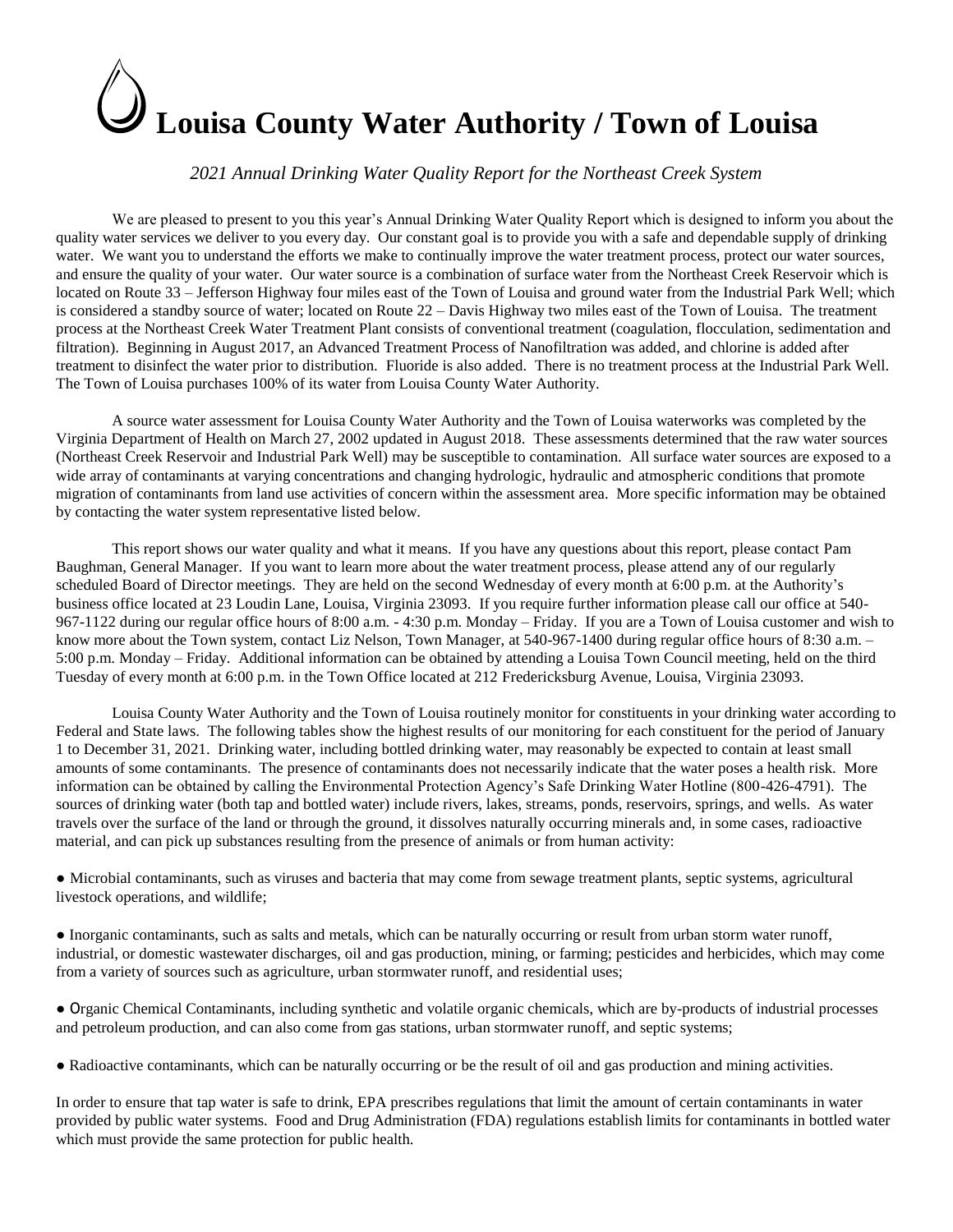In this table you may find some terms and abbreviations with which you might not be familiar. To help you better understand these terms we've provided the following definitions:

|                                                     | <b>Unit Descriptions</b>                                                                                                                                                                                     |
|-----------------------------------------------------|--------------------------------------------------------------------------------------------------------------------------------------------------------------------------------------------------------------|
| <b>Term</b>                                         | <b>Definition</b>                                                                                                                                                                                            |
| Parts per million (ppm)                             | Or milligrams per liter $(mg/L)$ – one part per million corresponds to one minute in two years or a<br>single penny in \$10,000.                                                                             |
| Parts per billion (ppb)                             | or micrograms per liter $(\mu g/L)$ – one part per billion corresponds to one minute in 2,000 years or<br>a single penny in \$10,000,000                                                                     |
| Picocuries per liter (pCi/L)                        | A measure of radioactivity in water.                                                                                                                                                                         |
| Nephelometric Turbidity Units<br>(NTU)              | A measure of clarity of water. Turbidity in excess of 5 NTU is just noticeable to the average<br>person.                                                                                                     |
| positive samples/month                              | The number of sampler taken monthly that were found to be positive.                                                                                                                                          |
| Not Applicable (NA)                                 | Not applicable                                                                                                                                                                                               |
| Not Detected (ND)                                   | Not detected. Laboratory analysis indicates that the constituent is not present in detectable<br>amounts.                                                                                                    |
| Not Regulated (NR)                                  | Monitoring not required, but recommended.                                                                                                                                                                    |
|                                                     | <b>Important Drinking Water Definitions</b>                                                                                                                                                                  |
| <b>Term</b>                                         | <b>Definition</b>                                                                                                                                                                                            |
| <b>Maximum Contaminant Level</b>                    | The level of a contaminant in drinking water below which there is no known or expected risk to                                                                                                               |
| Goal (MCLG)                                         | health. MCLGs allow for a margin of safety.                                                                                                                                                                  |
| <b>Maximum Contaminant Level</b>                    | The highest level of a contaminant that is allowed in drinking water. MCLs are set as close to                                                                                                               |
| (MCL)                                               | MCLGs as feasible using the best available treatment technology                                                                                                                                              |
| Treatment Technique (TT)                            | A required process intended to reduce the level of a contaminant in drinking water.                                                                                                                          |
| Action Level (AL)                                   | The concentration of a contaminant which, if exceeded, triggers treatment or other requirements<br>which a water system must follow.                                                                         |
| Variances & Exemptions (V&E)                        | State or EPA permission not to meet an MCL or a treatment technique under certain conditions.                                                                                                                |
| Maximum Residual Disinfection<br>Level Goal (MRDLG) | The level of a drinking water disinfectant below which there is no known or expected risk to<br>health. MRDLGs do not reflect the benefits of the use of disinfectants to control microbial<br>contaminants. |
| <b>Maximum Residual Disinfection</b>                | The highest level of a disinfectant allowed in drinking water. There is convincing evidence that                                                                                                             |
| Level (MRDL)                                        | addition of a disinfectant is necessary for control of microbial contaminants.                                                                                                                               |
| Monitored Not Regulated (MNR)                       | Contaminants monitored in water systems that are not currently regulated.                                                                                                                                    |
| Maximum Permissible Level<br>(MPL)                  | State assigned maximum permissible level.                                                                                                                                                                    |
| Level 1 Assessment                                  | A Level 1 assessment is a study of the water system to identify potential problems and determine<br>(if possible) why total coliform bacteria have been found in a water system.                             |
| Level 2 Assessment                                  | A Level 2 assessment is a very detailed study of the water system to identify problems and                                                                                                                   |
|                                                     | determine (if possible) why an E.coli MCL violation occurred and/or why total coliform bacteria                                                                                                              |
|                                                     | have been found in a water system on multiple occasions.                                                                                                                                                     |

We constantly monitor for various contaminants in the water supply to meet all regulatory requirements. The table lists only those contaminants that had some level of detection. Many other contaminants have been analyzed but were not present or were below the detection limits of the lab equipment.

Maximum Contaminant Levels (MCLs) are set at very stringent levels by the U.S. Environmental Protection Agency. In developing the standards EPA assumes that the average adult drinks 2 liters of water each day throughout a 70-year life span. EPA generally sets MCLs at levels that will result in no adverse effects for some contaminants or a one-in-ten thousand to one in a million chance of having the described health effect for other contaminants.

The state allows us to monitor for some contaminants less than once per year because the concentrations of these contaminants do not change frequently. Some of the data presented in the tables, although accurate, is more than one year old.

# **LOUISA COUNTY WATER AUTHORITY & TOWN OF LOUISA:**

### **ENTRY POINT DATA: Northeast Creek Water Treatment Plant Test Results**

| Contaminant                  | <b>MCLG</b> | <b>MCL</b> | Level | <b>Range</b>    | Unit               | Violation | Date of | <b>Typical Source of Contamination</b>               |
|------------------------------|-------------|------------|-------|-----------------|--------------------|-----------|---------|------------------------------------------------------|
|                              |             |            | Found |                 | <b>Measurement</b> |           | Sample  |                                                      |
| <b>Inorganic Contaminant</b> |             |            |       |                 |                    |           |         |                                                      |
| Fluoride                     |             |            | 0.55  | $no$ detect $-$ | ppm                | No        | 2021    | Erosion of natural deposits; water additive which    |
|                              |             |            |       | .55             |                    |           |         | promotes strong teeth; Discharge from fertilizer and |
|                              |             |            |       |                 |                    |           |         | aluminum factories.                                  |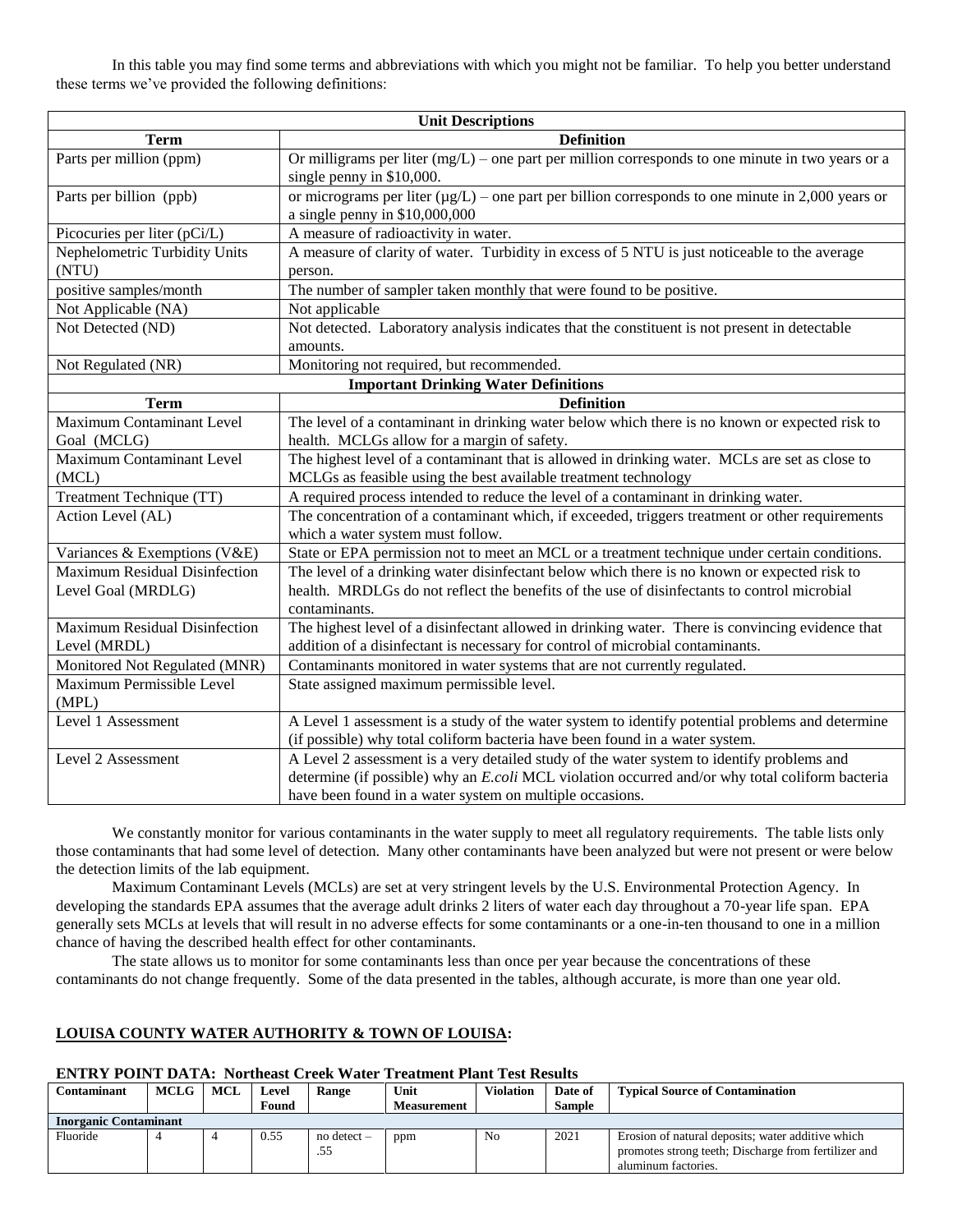| Nitrate / Nitrite               | 10          | 10         | < 0.05   | $no$ detect $-$<br>< 0.05 | ppm         | N <sub>0</sub> | 2021    | Run off from fertilizer use; leaching from septic tanks,<br>sewage; erosion of natural deposits. |
|---------------------------------|-------------|------------|----------|---------------------------|-------------|----------------|---------|--------------------------------------------------------------------------------------------------|
| Contaminant                     | <b>MCLG</b> | <b>MCL</b> | Level    | Range                     | Unit        | Violation      | Date of | <b>Typical Source of Contamination</b>                                                           |
|                                 |             |            | Found    |                           | Measurement |                | Sample  |                                                                                                  |
| <b>Radiological Contaminant</b> |             |            |          |                           |             |                |         |                                                                                                  |
| Alpha Emitters                  | $\Omega$    | 15         | < 0.33   | No detect $-$<br>< 0.33   | pCi/L       | N <sub>0</sub> | 2017    | Erosion of natural deposits.                                                                     |
| Beta Emitters*                  |             | 50         | 2.0      | $1.7 - 2.0$               | pCi/L       | N <sub>0</sub> | 2017    | Decay of natural deposits.                                                                       |
| Combined                        |             | 5          | 2.14     | No detect $-$             | pCi/L       | N <sub>0</sub> | 2017    |                                                                                                  |
| Radium                          |             |            |          | 2.14                      |             |                |         |                                                                                                  |
| <b>Treatment Technique</b>      |             |            |          |                           |             |                |         |                                                                                                  |
| Turbidity                       | N/A         | <b>TT</b>  | $*100\%$ | $*100\%$ in               | $*100\%$ in | No             | 2021    | Soil runoff.                                                                                     |
|                                 |             |            | in com-  | compliance                | compliance  |                |         | $*100\%$ of samples below $\leq 0.3$ NTU.                                                        |
|                                 |             |            | pliance  |                           |             |                |         | **Single maximum post filter NTU = $0.112$                                                       |

\*The MCL for Beta Emitters is 4 mrem/year (millirems per year). EPA considers 50 pCi/L to be the level of concern for Beta Emitters.

| Contaminant   | <b>MCLG</b> | MCL | Level<br>Found | Range | Unit<br><b>Measurement</b> | <b>Violation</b> | Date of<br>Sample | <b>Typical Source of Contamination</b>                         |
|---------------|-------------|-----|----------------|-------|----------------------------|------------------|-------------------|----------------------------------------------------------------|
| <b>Metals</b> |             |     |                |       |                            |                  |                   |                                                                |
| Sodium        |             |     | 3.05           | N/A   | ppm                        | N/A              | 2021              | Road salt, septic effluent, animal waste and<br>agrichemicals. |

# **LOUISA COUNTY WATER AUTHORITY DISTRIBUTION SYSTEM TEST RESULTS:**

| :\ontaminant      | <b>MCLG</b> | MCI | Level | <b>Range</b> | Unit        | Violation | Date of | <b>Fypical Source of Contamination</b>        |
|-------------------|-------------|-----|-------|--------------|-------------|-----------|---------|-----------------------------------------------|
|                   |             |     | Found |              | Measurement |           | Sample  |                                               |
| <b>Total HAA5</b> |             | 60  |       | $-10$        | ppb<br>**   | No        | 2021    | Byproduct of drinking water chlorination.     |
|                   |             |     |       |              |             |           |         | *Highest Running<br>Annual Compliance in 2019 |

| Found<br><b>Sample</b><br>Measurement<br><b>Total</b><br>$\sim$                              |  |
|----------------------------------------------------------------------------------------------|--|
|                                                                                              |  |
| 2021<br>80<br>32<br>32.5<br>No<br>Byproduct of drinking water chlorination.<br>ppb<br>$\sim$ |  |
| <b>Trihalomethanes</b><br>*Highest Running Annual Compliance in 2019                         |  |

| $\cdots$<br><b>Disinfectant</b> | <b>MRDLG</b> | <b>MRDL</b> | ⊥evel          | $\sim$<br><b>Range</b> | $T$ $T$<br>Unit | $T = 1$<br><i>l</i> olation | Date of | <b>CONTRACTOR</b><br>$\sim$<br><b>Typical Source</b> |
|---------------------------------|--------------|-------------|----------------|------------------------|-----------------|-----------------------------|---------|------------------------------------------------------|
|                                 |              |             | Found          |                        | Measurement     |                             | Sample  |                                                      |
| $\sim$ 1<br>hlorine.            |              | 4.0         | $\sim$<br>1.VJ | 50<br>າ -<br>`<br>∪.⊤J | mg/L            | No                          | 2021    | Water additive used to control microbes              |

### **Lead and Copper Table:**

| Contaminant | <b>MCLG</b> | <b>Action</b> | Level | Unit               | AL             | <b>Samples</b> | Date of       | <b>Typical Source of Contamination</b>           |
|-------------|-------------|---------------|-------|--------------------|----------------|----------------|---------------|--------------------------------------------------|
|             |             | Level         | Found | <b>Measurement</b> | Exceeded       | $>$ AL         | <b>Sample</b> |                                                  |
| Lead        |             | 15            |       | ppb                | N <sub>0</sub> |                | 2021          | Corrosion of household plumbing systems; erosion |
|             |             |               |       |                    |                |                |               | of natural deposits.                             |
| Copper      | 1.0         | 1.3           | 0.055 | ppm                | N <sub>0</sub> |                | 2021          | Corrosion of household plumbing systems; erosion |
|             |             |               |       |                    |                |                |               | of natural deposits.                             |

# **Normal / Reduced Number of Sample Taps: Louisa County Water Authority: 40/20**

If present, elevated levels of lead can cause serious health problems, especially for pregnant women and young children. Lead in drinking water is primarily from materials and components associated with service lines and home plumbing. Louisa County Water Authority is responsible for providing high quality drinking water, but cannot control the variety of materials used in plumbing components. When your water has been sitting for several hours, you can minimize the potential for lead exposure by flushing your tap for 30 seconds to two minutes before using water for drinking or cooking. If you are concerned about lead in your water, you may wish to have your water tested. Information on lead in drinking water, testing methods, and steps you can take to minimize exposure is available from the Safe Drinking Water Hotline or a[thttp://www.epa.gov/safewater.lead.](http://www.epa.gov/safewater.lead)

# **TOWN OF LOUISA DISTRIBUTION SYSTEM TEST RESULTS:**

| <b>Contaminant</b> | <b>MCLG</b> | MCI | Level<br>Found | <b>Range</b>      | Unit<br>Measurement | <b>Violation</b> | Date of<br><b>Sample</b> | <b>Typical Source of Contamination</b>                                                  |
|--------------------|-------------|-----|----------------|-------------------|---------------------|------------------|--------------------------|-----------------------------------------------------------------------------------------|
| <b>Total HAA5</b>  |             | 60  | $Q*$<br>       | $-10$<br>$\Omega$ | ppb                 | No               | 2021                     | Byproduct of drinking water chlorination.<br>*Highest Running Annual Compliance in 2019 |

\* Compliance result is based on highest 4 quarter running average.

|              | <b>Contaminant</b> | <b>MCLG</b> | <b>MCL</b> | Level            | Range                      | Unit        | <b>Violation</b> | Date of | <b>Typical Source of Contamination</b>     |
|--------------|--------------------|-------------|------------|------------------|----------------------------|-------------|------------------|---------|--------------------------------------------|
|              |                    |             |            | Found            |                            | Measurement |                  | Sample  |                                            |
| <b>Total</b> |                    |             | 80         | $22.5*$<br>ر ے ر | $\sim$<br>$\sim$<br>$\sim$ | ppt         | No               | 2021    | Byproduct of drinking water chlorination.  |
|              | Trihalomethanes    |             |            |                  |                            |             |                  |         | *Highest Running Annual Compliance in 2019 |